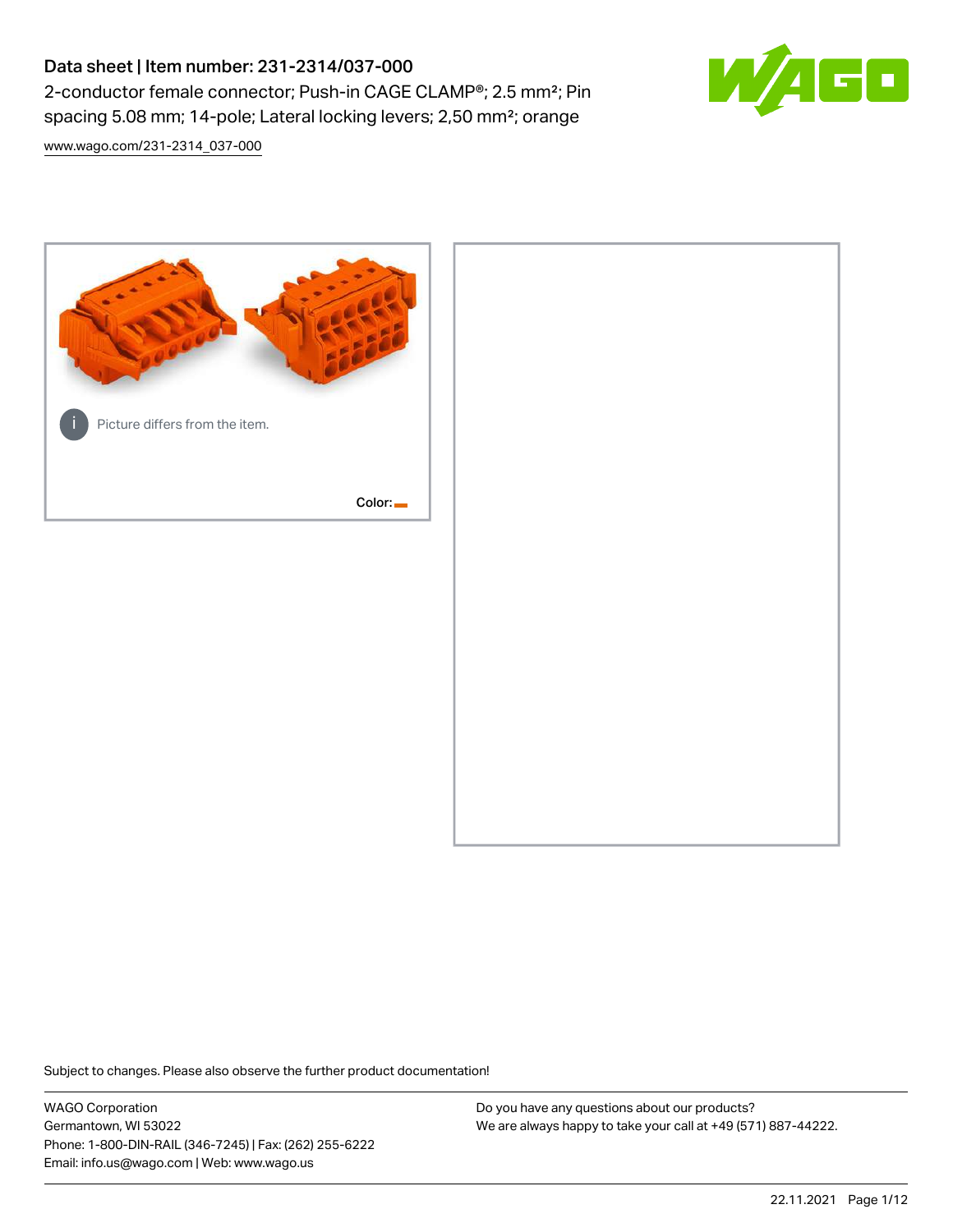



#### Item description

- $\blacksquare$ Universal connection for all conductor types
- $\blacksquare$ Two conductor entries per pole
- $\blacksquare$ For looping through power or data buses
- $\blacksquare$ Bus connection is retained, even when unmated
- $\blacksquare$ Push-in termination of solid and ferruled conductors
- $\blacksquare$ With coding fingers

# Data

#### Notes

| Safety information 1 | The MCS-MULTI CONNECTION SYSTEM includes connectors<br>without breaking capacity in accordance with DIN EN 61984. When<br>used as intended, these connectors must not be connected<br>/disconnected when live or under load. The circuit design should<br>ensure header pins, which can be touched, are not live when<br>unmated. |
|----------------------|-----------------------------------------------------------------------------------------------------------------------------------------------------------------------------------------------------------------------------------------------------------------------------------------------------------------------------------|
| Variants:            | Gold-plated or partially gold-plated contact surfaces<br>Other versions (or variants) can be requested from WAGO Sales or<br>configured at https://configurator.wago.com/                                                                                                                                                         |

Subject to changes. Please also observe the further product documentation!

| <b>WAGO Corporation</b>                                | Do you have any questions about our products?                 |
|--------------------------------------------------------|---------------------------------------------------------------|
| Germantown, WI 53022                                   | We are always happy to take your call at +49 (571) 887-44222. |
| Phone: 1-800-DIN-RAIL (346-7245)   Fax: (262) 255-6222 |                                                               |
| Email: info.us@wago.com   Web: www.wago.us             |                                                               |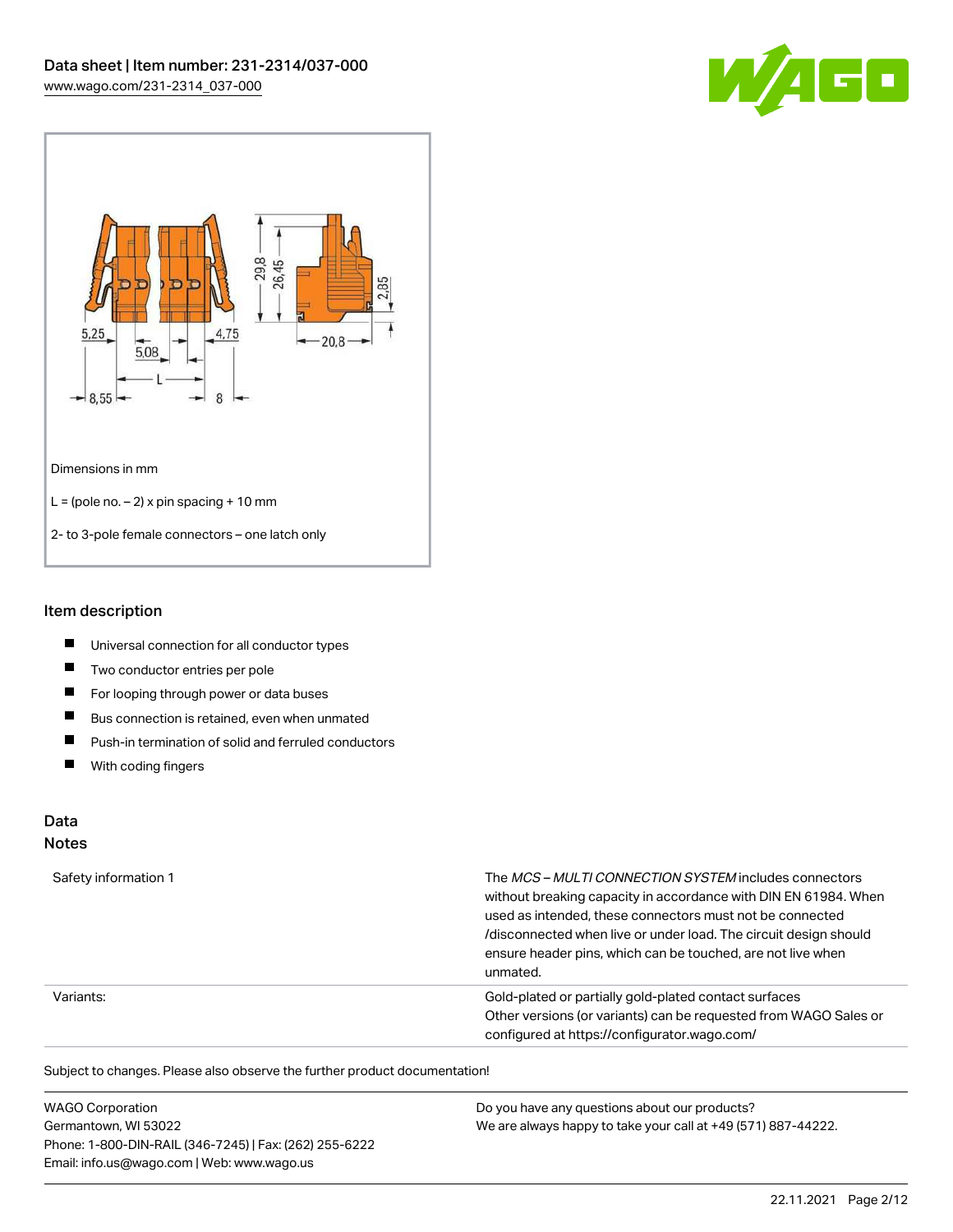

### Electrical data

# IEC Approvals

| Ratings per                 | IEC/EN 60664-1                                                        |
|-----------------------------|-----------------------------------------------------------------------|
| Rated voltage (III / 3)     | 320 V                                                                 |
| Rated surge voltage (III/3) | 4 <sub>k</sub> V                                                      |
| Rated voltage (III/2)       | 320 V                                                                 |
| Rated surge voltage (III/2) | 4 <sub>k</sub> V                                                      |
| Nominal voltage (II/2)      | 630 V                                                                 |
| Rated surge voltage (II/2)  | 4 <sub>k</sub> V                                                      |
| Rated current               | 16A                                                                   |
| Legend (ratings)            | $(III / 2)$ $\triangle$ Overvoltage category III / Pollution degree 2 |

# UL Approvals

| Approvals per                  | UL 1059 |
|--------------------------------|---------|
| Rated voltage UL (Use Group B) | 300 V   |
| Rated current UL (Use Group B) | 20 A    |
| Rated voltage UL (Use Group D) | 300 V   |
| Rated current UL (Use Group D) | 10 A    |

## Ratings per UL

| Rated voltage UL 1977 | 600 V       |
|-----------------------|-------------|
| Rated current UL 1977 | 20h<br>20 A |

### CSA Approvals

| Approvals per                   | CSA   |
|---------------------------------|-------|
| Rated voltage CSA (Use Group B) | 300 V |
| Rated current CSA (Use Group B) | 15 A  |
| Rated voltage CSA (Use Group D) | 300 V |
| Rated current CSA (Use Group D) | 10 A  |

### Connection data

| Total number of connection points | 28 |
|-----------------------------------|----|
| Total number of potentials        |    |
| Number of connection types        |    |

Subject to changes. Please also observe the further product documentation!

| <b>WAGO Corporation</b>                                | Do you have any questions about our products?                 |
|--------------------------------------------------------|---------------------------------------------------------------|
| Germantown. WI 53022                                   | We are always happy to take your call at +49 (571) 887-44222. |
| Phone: 1-800-DIN-RAIL (346-7245)   Fax: (262) 255-6222 |                                                               |
| Email: info.us@wago.com   Web: www.wago.us             |                                                               |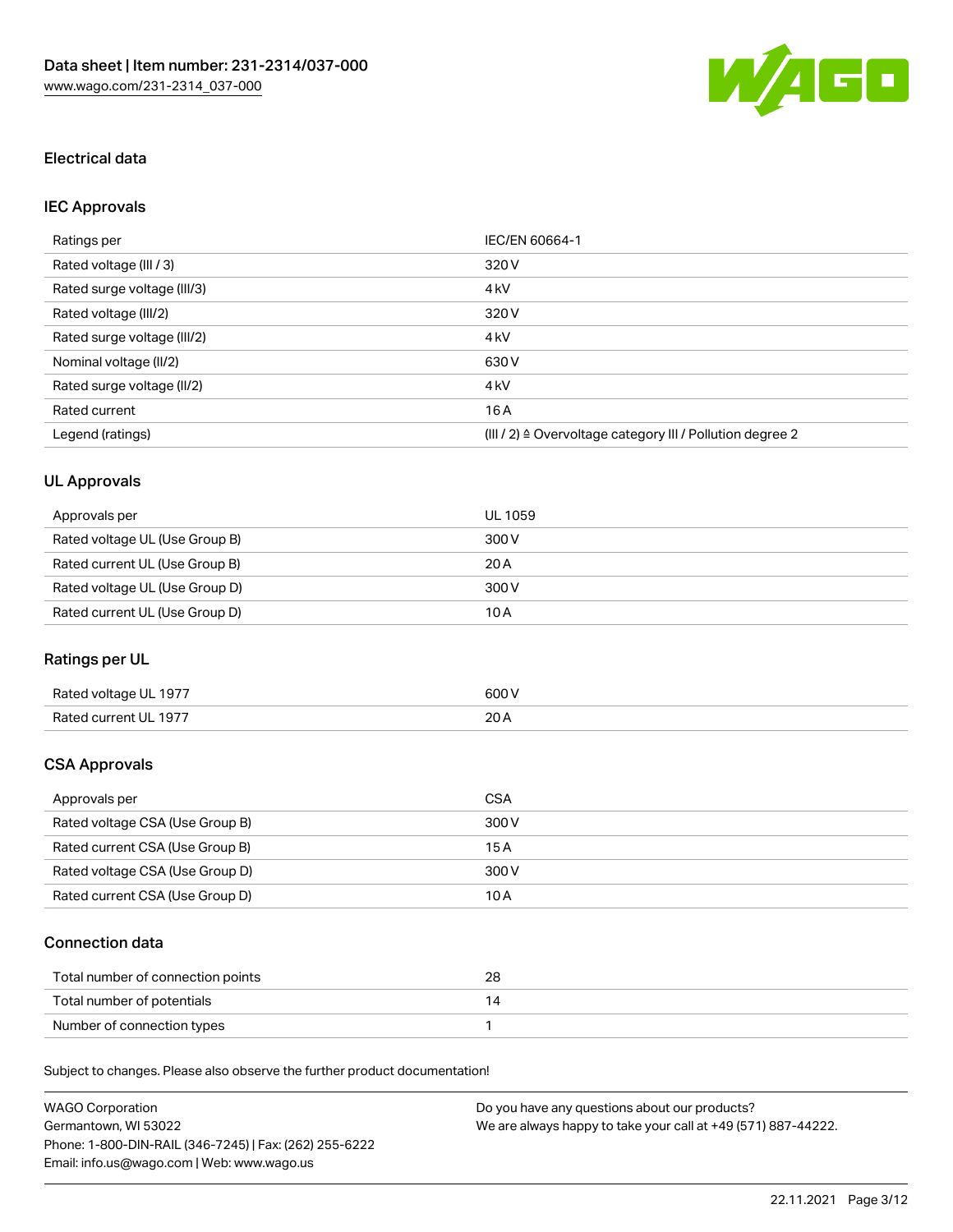[www.wago.com/231-2314\\_037-000](http://www.wago.com/231-2314_037-000)



#### Number of levels 1

#### Connection 1

| Connection technology                             | Push-in CAGE CLAMP®                   |
|---------------------------------------------------|---------------------------------------|
| Actuation type                                    | Operating tool                        |
| Solid conductor                                   | $0.22.5$ mm <sup>2</sup> / 24  12 AWG |
| Fine-stranded conductor                           | $0.22.5$ mm <sup>2</sup> / 24  12 AWG |
| Fine-stranded conductor; with insulated ferrule   | $0.251.5$ mm <sup>2</sup>             |
| Fine-stranded conductor; with uninsulated ferrule | $0.252.5$ mm <sup>2</sup>             |
| Strip length                                      | $910$ mm / 0.35  0.39 inch            |
| Number of poles                                   | 14                                    |
| Conductor entry direction to mating direction     | 0°                                    |
|                                                   |                                       |

# Physical data

| Pin spacing | 5.08 mm / 0.2 inch    |
|-------------|-----------------------|
| Width       | 87.51 mm / 3.445 inch |
| Height      | 20.8 mm / 0.819 inch  |
| Depth       | 29.8 mm / 1.173 inch  |

### Plug-in connection

| Contact type (pluggable connector) | Female connector/socket |
|------------------------------------|-------------------------|
| Connector (connection type)        | for conductor           |
| Mismating protection               | No.                     |
| Locking of plug-in connection      | locking lever           |

#### Material data

| Color                       | orange                            |
|-----------------------------|-----------------------------------|
| Material group              |                                   |
| Insulation material         | Polyamide (PA66)                  |
| Flammability class per UL94 | V <sub>0</sub>                    |
| Clamping spring material    | Chrome nickel spring steel (CrNi) |
| Contact material            | Copper alloy                      |
| Contact plating             | tin-plated                        |
| Fire load                   | 0.552 MJ                          |
| Weight                      | 33 g                              |

Subject to changes. Please also observe the further product documentation!

| <b>WAGO Corporation</b>                                | Do you have any questions about our products?                 |
|--------------------------------------------------------|---------------------------------------------------------------|
| Germantown, WI 53022                                   | We are always happy to take your call at +49 (571) 887-44222. |
| Phone: 1-800-DIN-RAIL (346-7245)   Fax: (262) 255-6222 |                                                               |
| Email: info.us@wago.com   Web: www.wago.us             |                                                               |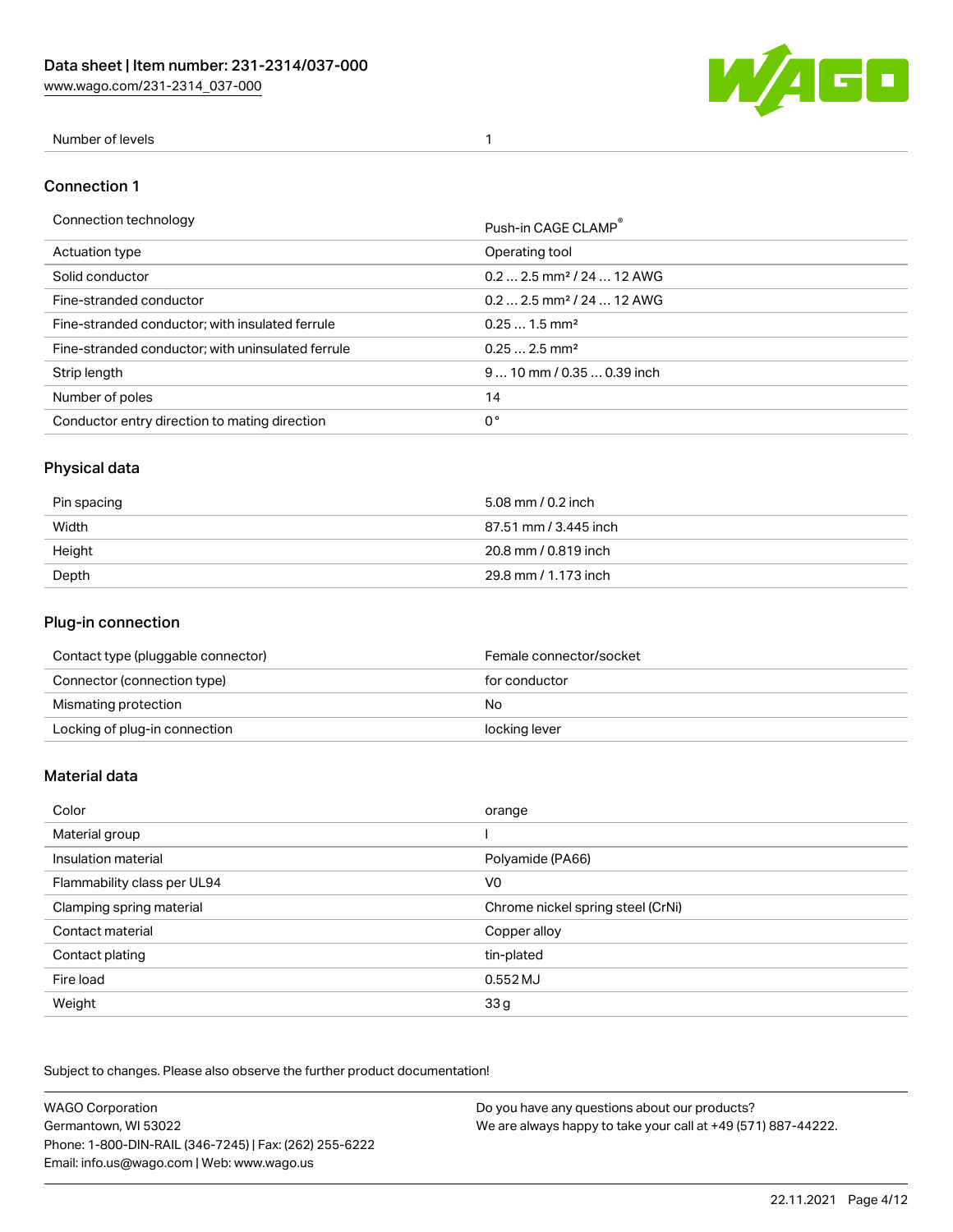

#### Environmental requirements

| Limit temperature range | +85 °C<br>-60<br>$\sim$<br>___ |
|-------------------------|--------------------------------|
|-------------------------|--------------------------------|

#### Commercial data

| Product Group         | 3 (Multi Conn. System) |
|-----------------------|------------------------|
| PU (SPU)              | 25 Stück               |
| Packaging type        | box                    |
| Country of origin     | PL                     |
| <b>GTIN</b>           | 4044918564809          |
| Customs tariff number | 8536694040             |

### Approvals / Certificates

#### Country specific Approvals

| Logo                | Approval                                            | <b>Additional Approval Text</b> | Certificate<br>name |
|---------------------|-----------------------------------------------------|---------------------------------|---------------------|
|                     | CВ<br>DEKRA Certification B.V.                      | IEC 61984                       | NL-39756            |
| EMA<br><b>INEUR</b> | <b>KEMA/KEUR</b><br><b>DEKRA Certification B.V.</b> | EN 61984                        | 2190761.01          |

#### Ship Approvals

| Logo | Approval                                  | <b>Additional Approval Text</b> | Certificate<br>name                |
|------|-------------------------------------------|---------------------------------|------------------------------------|
| ABS  | <b>ABS</b><br>American Bureau of Shipping |                                 | $19 -$<br>HG1869876-<br><b>PDA</b> |
|      | <b>DNV GL</b>                             |                                 | TAE000016Z                         |
|      | Det Norske Veritas, Germanischer Lloyd    |                                 |                                    |

#### UL-Approvals

| Logo     | Approval                            | <b>Additional Approval Text</b> | Certificate<br>name |
|----------|-------------------------------------|---------------------------------|---------------------|
| Ъ.<br>77 | UL<br>UL International Germany GmbH | <b>UL 1059</b>                  | E45172              |
|          | UL<br>UL International Germany GmbH | <b>UL 1977</b>                  | E45171              |

Subject to changes. Please also observe the further product documentation!

| <b>WAGO Corporation</b>                                |
|--------------------------------------------------------|
| Germantown, WI 53022                                   |
| Phone: 1-800-DIN-RAIL (346-7245)   Fax: (262) 255-6222 |
| Email: info.us@wago.com   Web: www.wago.us             |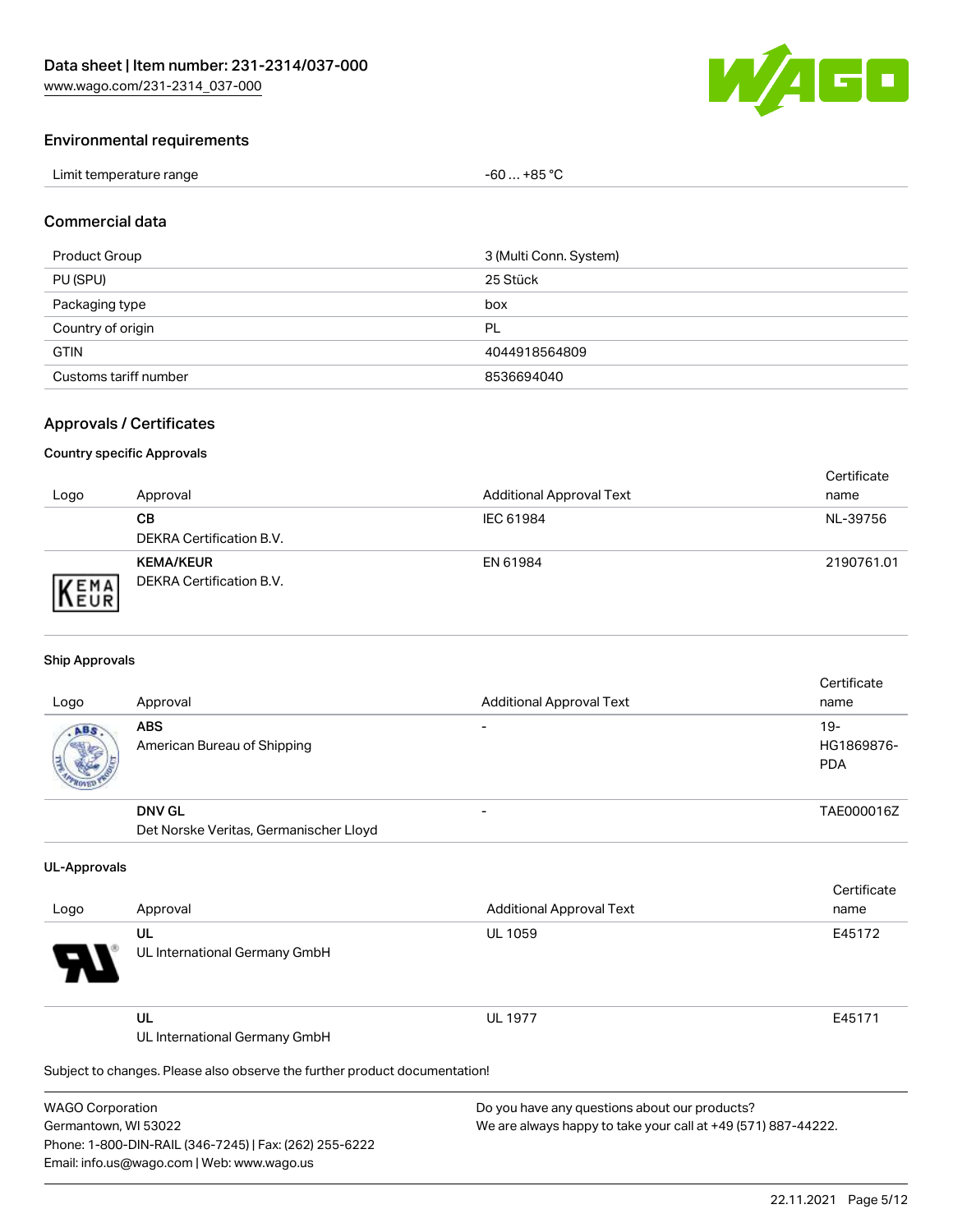



### Counterpart



Item no.231-644 Male connector; 14-pole; Pin spacing 5.08 mm ; orange [www.wago.com/231-644](https://www.wago.com/231-644)

Item no.231-344/001-000 Male header; 14-pole; THT; 1.0 x 1.0 mm solder pin; straight; pin spacing 5.08 mm; orange [www.wago.com/231-344/001-000](https://www.wago.com/231-344/001-000)

Item no.231-544/001-000 Male header; 14-pole; THT; 1.0 x 1.0 mm solder pin; angled; pin spacing 5.08 mm; orange [www.wago.com/231-544/001-000](https://www.wago.com/231-544/001-000)

### Optional accessories

#### Marking accessories

| Marking strip |                                                                                                                                                                                                 |                                  |
|---------------|-------------------------------------------------------------------------------------------------------------------------------------------------------------------------------------------------|----------------------------------|
|               | Item no.: 210-331/508-103<br>Marking strips; as a DIN A4 sheet; MARKED; 1-12 (200x); Height of marker strip: 2.3 mm/0.091 in; Strip<br>length 182 mm; Horizontal marking; Self-adhesive; white  | www.wago.com/210-331<br>/508-103 |
|               | Item no.: 210-331/508-104<br>Marking strips; as a DIN A4 sheet; MARKED; 13-24 (200x); Height of marker strip: 2.3 mm/0.091 in; Strip<br>length 182 mm; Horizontal marking; Self-adhesive; white | www.wago.com/210-331<br>/508-104 |
|               | Item no.: 210-332/508-202<br>Marking strips; as a DIN A4 sheet; MARKED; 1-16 (160x); Height of marker strip: 3 mm; Strip length 182<br>mm; Horizontal marking; Self-adhesive; white             | www.wago.com/210-332<br>/508-202 |
|               | Item no.: 210-332/508-204<br>Marking strips; as a DIN A4 sheet; MARKED; 17-32 (160x); Height of marker strip: 3 mm; Strip length<br>182 mm; Horizontal marking; Self-adhesive; white            | www.wago.com/210-332<br>/508-204 |
|               | Item no.: 210-332/508-206<br>Marking strips; as a DIN A4 sheet; MARKED; 33-48 (160x); Height of marker strip: 3 mm; Strip length<br>182 mm; Horizontal marking; Self-adhesive; white            | www.wago.com/210-332<br>/508-206 |
|               | Item no.: 210-332/508-205<br>Marking strips; as a DIN A4 sheet; MARKED; 1-32 (80x); Height of marker strip: 3 mm; Strip length 182<br>mm; Horizontal marking; Self-adhesive; white              | www.wago.com/210-332<br>/508-205 |

Insulations stops

.<br>Subject to changes. Please also observe the further product documentation!

| <b>WAGO Corporation</b>                                |
|--------------------------------------------------------|
| Germantown, WI 53022                                   |
| Phone: 1-800-DIN-RAIL (346-7245)   Fax: (262) 255-6222 |
| Email: info.us@wago.com   Web: www.wago.us             |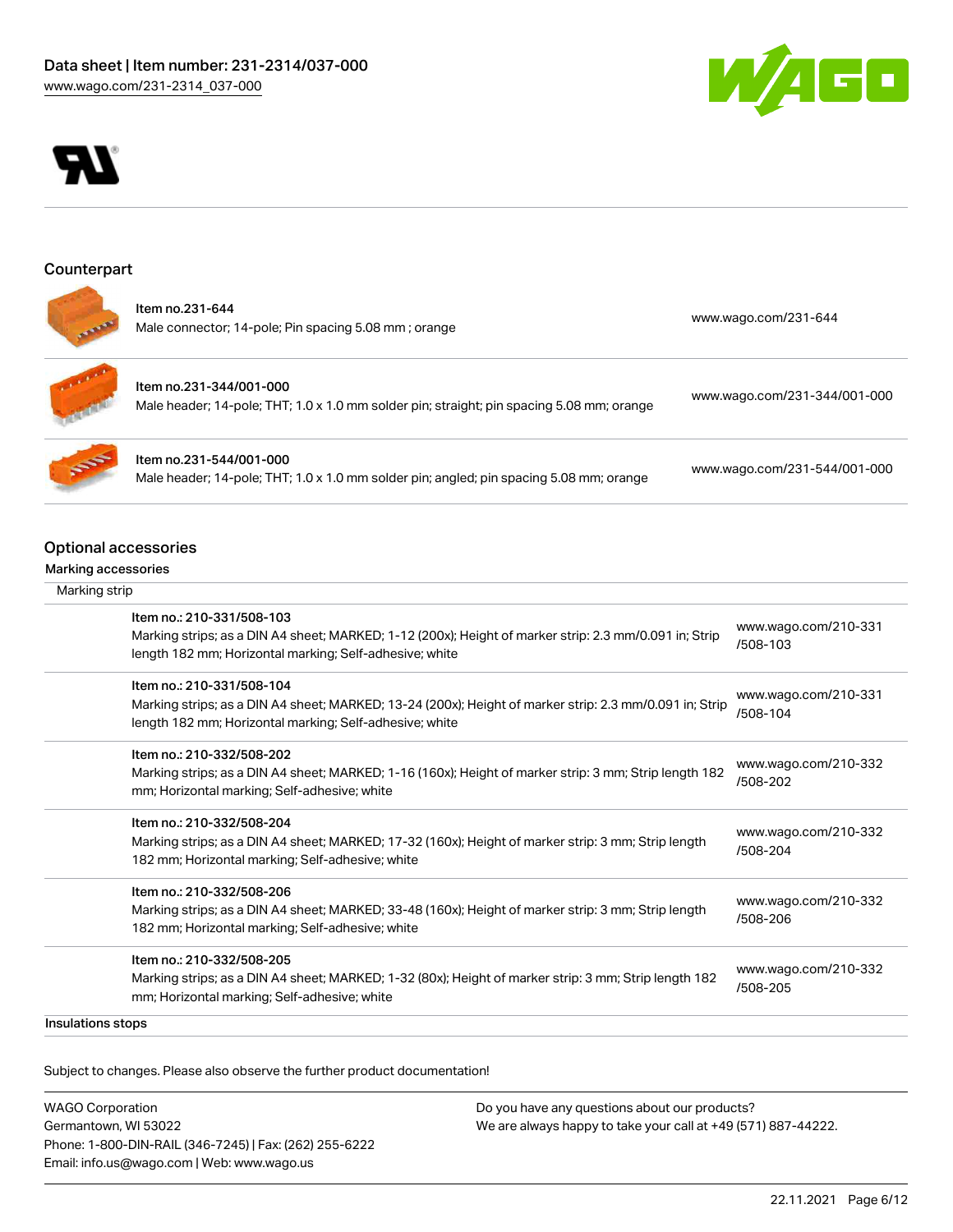Insulation stop



| <b>INSURGEDIT SLOP</b> |                                                                                                                  |                      |
|------------------------|------------------------------------------------------------------------------------------------------------------|----------------------|
|                        | Item no.: 231-672<br>Insulation stop; 0.75 - 1 mm <sup>2</sup> ; dark gray                                       | www.wago.com/231-672 |
|                        | Item no.: 231-670<br>Insulation stop; 0.08-0.2 mm <sup>2</sup> / 0.2 mm <sup>2</sup> "s"; white                  | www.wago.com/231-670 |
|                        | Item no.: 231-671<br>Insulation stop; 0.25 - 0.5 mm <sup>2</sup> ; light gray                                    | www.wago.com/231-671 |
| Strain relief          |                                                                                                                  |                      |
| Strain relief plate    |                                                                                                                  |                      |
|                        | Item no.: 734-428<br>Strain relief plate; orange                                                                 | www.wago.com/734-428 |
| <b>Tools</b>           |                                                                                                                  |                      |
| Operating tool         |                                                                                                                  |                      |
|                        | Item no.: 209-130<br>Operating tool; suitable for 264, 280 and 281 Series; 1-way; of insulating material; white  | www.wago.com/209-130 |
|                        | Item no.: 210-657<br>Operating tool; Blade: 3.5 x 0.5 mm; with a partially insulated shaft; short; multicoloured | www.wago.com/210-657 |
|                        | Item no.: 210-720<br>Operating tool; Blade: 3.5 x 0.5 mm; with a partially insulated shaft; multicoloured        | www.wago.com/210-720 |
|                        | Item no.: 280-432<br>Operating tool; made of insulating material; 2-way; white                                   | www.wago.com/280-432 |
|                        | Item no.: 280-434<br>Operating tool; made of insulating material; 4-way                                          | www.wago.com/280-434 |
|                        | Item no.: 280-437<br>Operating tool; made of insulating material; 7-way                                          | www.wago.com/280-437 |
|                        | Item no.: 280-440<br>Operating tool; made of insulating material; 10-way                                         | www.wago.com/280-440 |
|                        | Item no.: 280-435<br>Operating tool; made of insulating material; 5-way; gray                                    | www.wago.com/280-435 |
|                        | Item no.: 280-436<br>Operating tool; made of insulating material; 6-way                                          | www.wago.com/280-436 |
|                        | Item no.: 280-438                                                                                                |                      |

Subject to changes. Please also observe the further product documentation!

WAGO Corporation Germantown, WI 53022 Phone: 1-800-DIN-RAIL (346-7245) | Fax: (262) 255-6222 Email: info.us@wago.com | Web: www.wago.us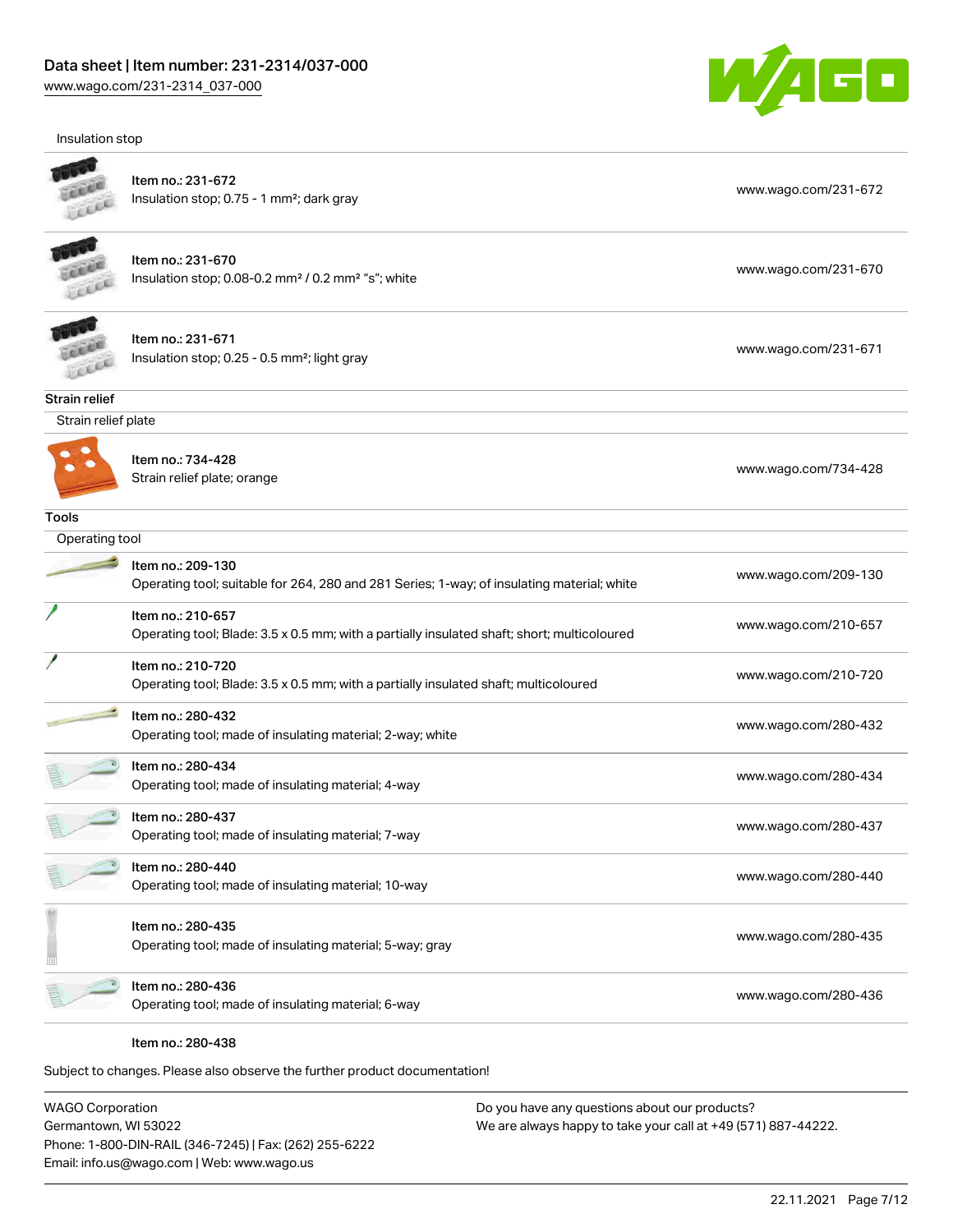operating tool; made of insulating material; 8-way [www.wago.com/280-438](http://www.wago.com/280-438)



|                 | Item no.: 280-433                                                                                                                                             | www.wago.com/280-433 |
|-----------------|---------------------------------------------------------------------------------------------------------------------------------------------------------------|----------------------|
|                 | Operating tool; made of insulating material; 3-way                                                                                                            |                      |
| <b>Ferrules</b> |                                                                                                                                                               |                      |
| Ferrule         |                                                                                                                                                               |                      |
|                 | Item no.: 216-101                                                                                                                                             |                      |
|                 | Ferrule; Sleeve for 0.5 mm <sup>2</sup> / AWG 22; uninsulated; electro-tin plated; silver-colored                                                             | www.wago.com/216-101 |
|                 | Item no.: 216-104                                                                                                                                             |                      |
|                 | Ferrule; Sleeve for 1.5 mm <sup>2</sup> / AWG 16; uninsulated; electro-tin plated; silver-colored                                                             | www.wago.com/216-104 |
|                 | Item no.: 216-106                                                                                                                                             |                      |
|                 | Ferrule; Sleeve for 2.5 mm <sup>2</sup> / AWG 14; uninsulated; electro-tin plated; silver-colored                                                             | www.wago.com/216-106 |
|                 |                                                                                                                                                               |                      |
|                 | Item no.: 216-102                                                                                                                                             | www.wago.com/216-102 |
|                 | Ferrule; Sleeve for 0.75 mm <sup>2</sup> / AWG 20; uninsulated; electro-tin plated; silver-colored                                                            |                      |
|                 | Item no.: 216-103                                                                                                                                             | www.wago.com/216-103 |
|                 | Ferrule; Sleeve for 1 mm <sup>2</sup> / AWG 18; uninsulated; electro-tin plated                                                                               |                      |
|                 | Item no.: 216-123                                                                                                                                             |                      |
|                 | Ferrule; Sleeve for 1 mm <sup>2</sup> / AWG 18; uninsulated; electro-tin plated; silver-colored                                                               | www.wago.com/216-123 |
|                 | Item no.: 216-122                                                                                                                                             |                      |
|                 | Ferrule; Sleeve for 0.75 mm <sup>2</sup> / AWG 20; uninsulated; electro-tin plated; silver-colored                                                            | www.wago.com/216-122 |
|                 |                                                                                                                                                               |                      |
|                 | Item no.: 216-124<br>Ferrule; Sleeve for 1.5 mm <sup>2</sup> / AWG 16; uninsulated; electro-tin plated                                                        | www.wago.com/216-124 |
|                 |                                                                                                                                                               |                      |
|                 | Item no.: 216-142                                                                                                                                             |                      |
|                 | Ferrule; Sleeve for 0.75 mm <sup>2</sup> / 18 AWG; uninsulated; electro-tin plated; electrolytic copper; gastight<br>crimped; acc. to DIN 46228, Part 1/08.92 | www.wago.com/216-142 |
|                 | Item no.: 216-132                                                                                                                                             |                      |
|                 | Ferrule; Sleeve for 0.34 mm <sup>2</sup> / AWG 24; uninsulated; electro-tin plated                                                                            | www.wago.com/216-132 |
|                 |                                                                                                                                                               |                      |
|                 | Item no.: 216-121                                                                                                                                             | www.wago.com/216-121 |
|                 | Ferrule; Sleeve for 0.5 mm <sup>2</sup> / AWG 22; uninsulated; electro-tin plated; silver-colored                                                             |                      |
|                 | Item no.: 216-143                                                                                                                                             |                      |
|                 | Ferrule; Sleeve for 1 mm <sup>2</sup> / AWG 18; uninsulated; electro-tin plated; electrolytic copper; gastight                                                | www.wago.com/216-143 |
|                 | crimped; acc. to DIN 46228, Part 1/08.92                                                                                                                      |                      |
|                 | Item no.: 216-131                                                                                                                                             | www.wago.com/216-131 |
|                 | Ferrule; Sleeve for 0.25 mm <sup>2</sup> / AWG 24; uninsulated; electro-tin plated; silver-colored                                                            |                      |
|                 | Item no.: 216-141                                                                                                                                             |                      |
|                 | Ferrule; Sleeve for 0.5 mm <sup>2</sup> / 20 AWG; uninsulated; electro-tin plated; electrolytic copper; gastight                                              | www.wago.com/216-141 |
|                 | crimped; acc. to DIN 46228, Part 1/08.92                                                                                                                      |                      |
|                 | Item no.: 216-152                                                                                                                                             | www.wago.com/216-152 |
|                 | Ferrule; Sleeve for 0.34 mm <sup>2</sup> / AWG 24; uninsulated; electro-tin plated                                                                            |                      |

WAGO Corporation Germantown, WI 53022 Phone: 1-800-DIN-RAIL (346-7245) | Fax: (262) 255-6222 Email: info.us@wago.com | Web: www.wago.us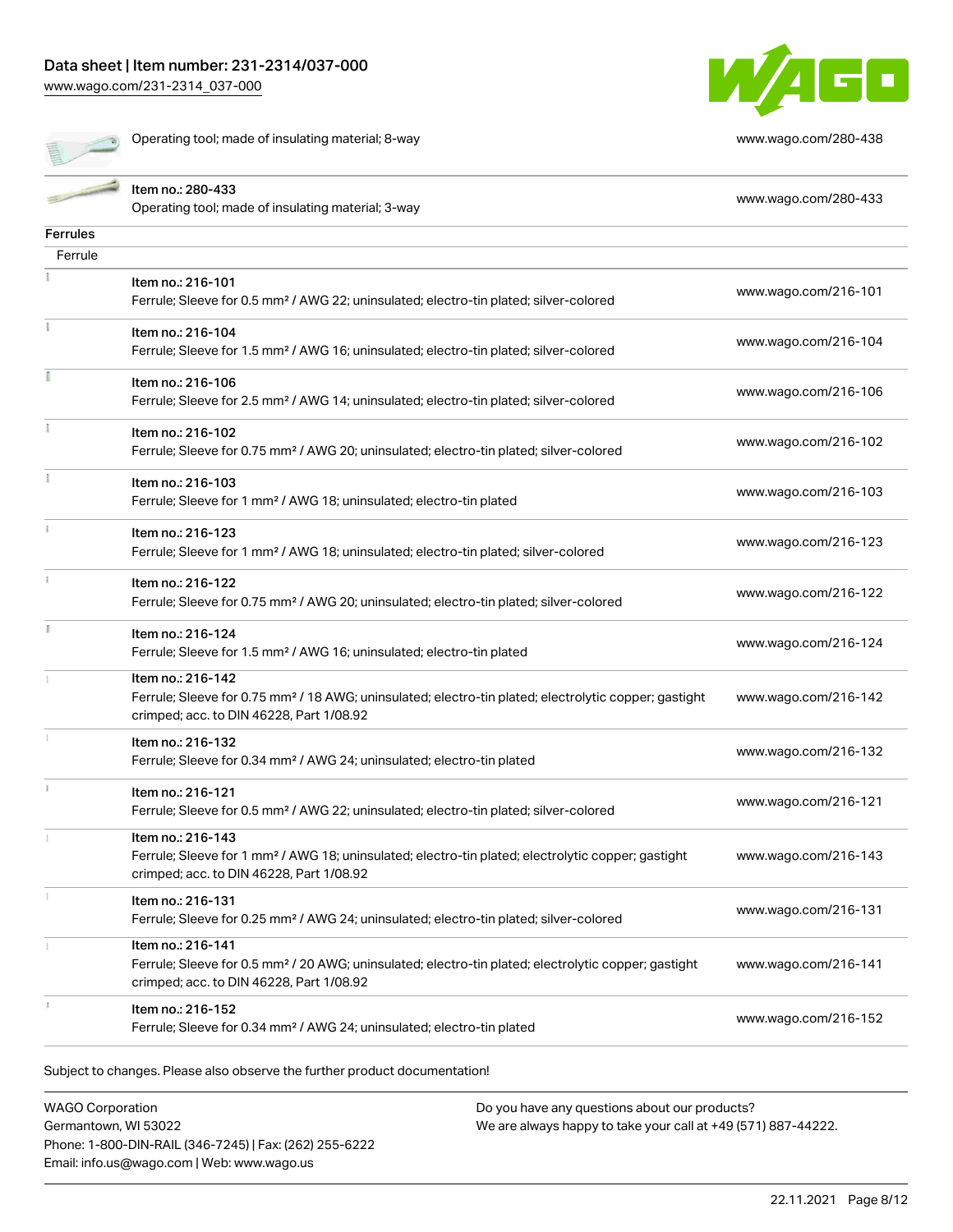### Data sheet | Item number: 231-2314/037-000

[www.wago.com/231-2314\\_037-000](http://www.wago.com/231-2314_037-000)



|   | Item no.: 216-203<br>Ferrule; Sleeve for 1 mm <sup>2</sup> / AWG 18; insulated; electro-tin plated; red                                                                                                 | www.wago.com/216-203 |
|---|---------------------------------------------------------------------------------------------------------------------------------------------------------------------------------------------------------|----------------------|
|   | Item no.: 216-202<br>Ferrule; Sleeve for 0.75 mm <sup>2</sup> / 18 AWG; insulated; electro-tin plated; gray                                                                                             | www.wago.com/216-202 |
|   | Item no.: 216-151<br>Ferrule; Sleeve for 0.25 mm <sup>2</sup> / AWG 24; uninsulated; electro-tin plated                                                                                                 | www.wago.com/216-151 |
| Â | Item no.: 216-204<br>Ferrule; Sleeve for 1.5 mm <sup>2</sup> / AWG 16; insulated; electro-tin plated; black                                                                                             | www.wago.com/216-204 |
|   | Item no.: 216-144<br>Ferrule; Sleeve for 1.5 mm <sup>2</sup> / AWG 16; uninsulated; electro-tin plated; electrolytic copper; gastight<br>crimped; acc. to DIN 46228, Part 1/08.92; silver-colored       | www.wago.com/216-144 |
|   | Item no.: 216-201<br>Ferrule; Sleeve for 0.5 mm <sup>2</sup> / 20 AWG; insulated; electro-tin plated; white                                                                                             | www.wago.com/216-201 |
|   | Item no.: 216-223<br>Ferrule; Sleeve for 1 mm <sup>2</sup> / AWG 18; insulated; electro-tin plated; red                                                                                                 | www.wago.com/216-223 |
|   | Item no.: 216-241<br>Ferrule; Sleeve for 0.5 mm <sup>2</sup> / 20 AWG; insulated; electro-tin plated; electrolytic copper; gastight<br>crimped; acc. to DIN 46228, Part 4/09.90; white                  | www.wago.com/216-241 |
|   | Item no.: 216-242<br>Ferrule; Sleeve for 0.75 mm <sup>2</sup> / 18 AWG; insulated; electro-tin plated; electrolytic copper; gastight<br>crimped; acc. to DIN 46228, Part 4/09.90; gray                  | www.wago.com/216-242 |
|   | Item no.: 216-222<br>Ferrule; Sleeve for 0.75 mm <sup>2</sup> / 18 AWG; insulated; electro-tin plated; gray                                                                                             | www.wago.com/216-222 |
|   | Item no.: 216-221<br>Ferrule; Sleeve for 0.5 mm <sup>2</sup> / 20 AWG; insulated; electro-tin plated; white                                                                                             | www.wago.com/216-221 |
| Â | Item no.: 216-224<br>Ferrule; Sleeve for 1.5 mm <sup>2</sup> / AWG 16; insulated; electro-tin plated; black                                                                                             | www.wago.com/216-224 |
|   | Item no.: 216-243<br>Ferrule; Sleeve for 1 mm <sup>2</sup> / AWG 18; insulated; electro-tin plated; electrolytic copper; gastight crimped; www.wago.com/216-243<br>acc. to DIN 46228, Part 4/09.90; red |                      |
|   | Item no.: 216-244<br>Ferrule; Sleeve for 1.5 mm <sup>2</sup> / AWG 16; insulated; electro-tin plated; electrolytic copper; gastight<br>crimped; acc. to DIN 46228, Part 4/09.90; black                  | www.wago.com/216-244 |
|   | Item no.: 216-263<br>Ferrule; Sleeve for 1 mm <sup>2</sup> / AWG 18; insulated; electro-tin plated; electrolytic copper; gastight crimped; www.wago.com/216-263<br>acc. to DIN 46228, Part 4/09.90; red |                      |
| 1 | Item no.: 216-264<br>Ferrule; Sleeve for 1.5 mm <sup>2</sup> / AWG 16; insulated; electro-tin plated; electrolytic copper; gastight<br>crimped; acc. to DIN 46228, Part 4/09.90; black                  | www.wago.com/216-264 |
| ı | Item no.: 216-284<br>Ferrule; Sleeve for 1.5 mm <sup>2</sup> / AWG 16; insulated; electro-tin plated; electrolytic copper; gastight<br>crimped; acc. to DIN 46228, Part 4/09.90; black                  | www.wago.com/216-284 |

Subject to changes. Please also observe the further product documentation!

WAGO Corporation Germantown, WI 53022 Phone: 1-800-DIN-RAIL (346-7245) | Fax: (262) 255-6222 Email: info.us@wago.com | Web: www.wago.us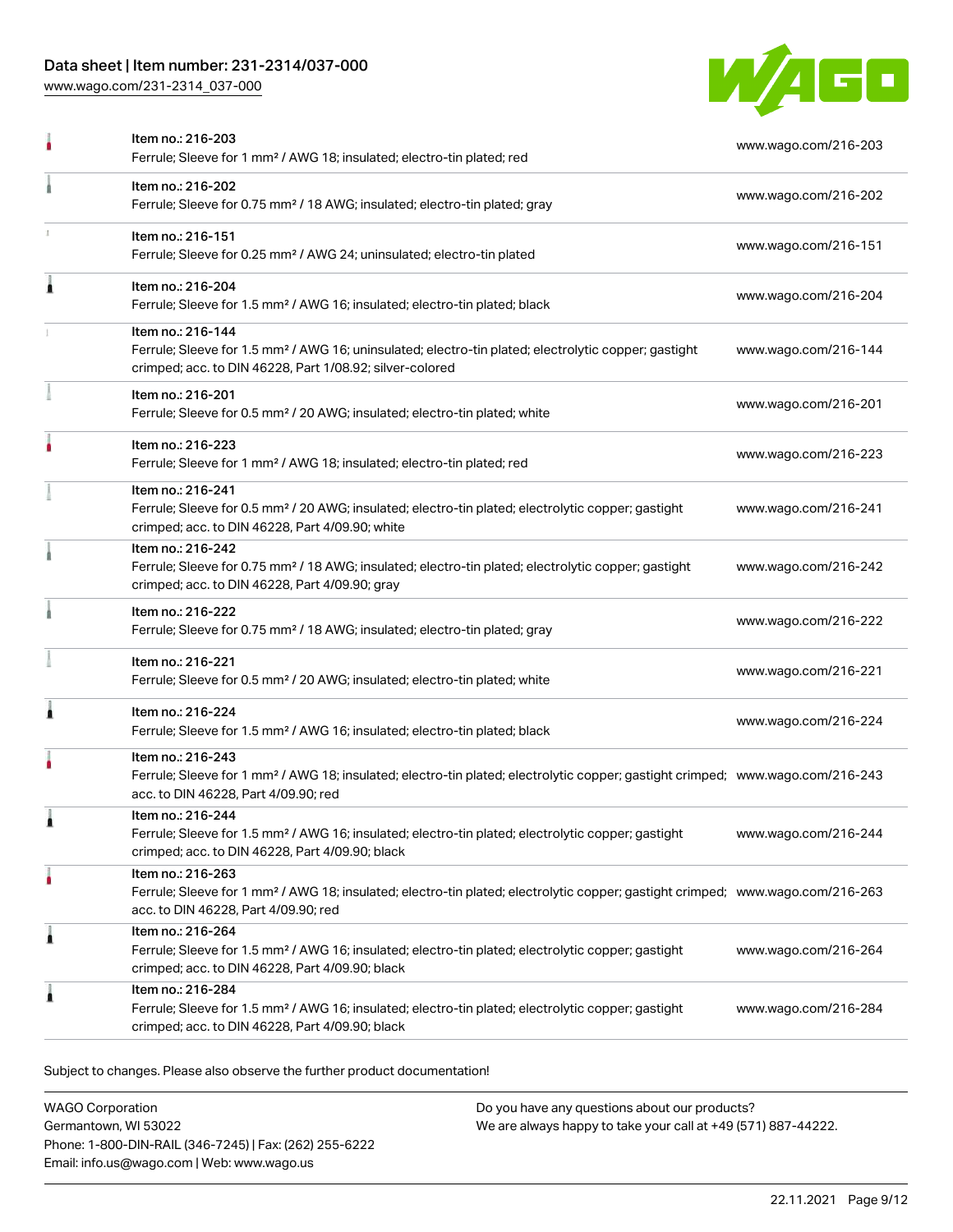### Data sheet | Item number: 231-2314/037-000

[www.wago.com/231-2314\\_037-000](http://www.wago.com/231-2314_037-000)



| 1                                                       | Item no.: 216-262<br>Ferrule; Sleeve for 0.75 mm <sup>2</sup> / 18 AWG; insulated; electro-tin plated; electrolytic copper; gastight<br>crimped; acc. to DIN 46228, Part 4/09.90; gray |            | www.wago.com/216-262 |                      |  |
|---------------------------------------------------------|----------------------------------------------------------------------------------------------------------------------------------------------------------------------------------------|------------|----------------------|----------------------|--|
|                                                         | Item no.: 216-301<br>Ferrule; Sleeve for 0.25 mm <sup>2</sup> / AWG 24; insulated; electro-tin plated; yellow                                                                          |            | www.wago.com/216-301 |                      |  |
|                                                         | Item no.: 216-321<br>Ferrule; Sleeve for 0.25 mm <sup>2</sup> / AWG 24; insulated; electro-tin plated; yellow                                                                          |            | www.wago.com/216-321 |                      |  |
| ł                                                       | Item no.: 216-322<br>Ferrule; Sleeve for 0.34 mm <sup>2</sup> / 22 AWG; insulated; electro-tin plated; green                                                                           |            |                      | www.wago.com/216-322 |  |
|                                                         | Item no.: 216-302<br>www.wago.com/216-302<br>Ferrule; Sleeve for 0.34 mm <sup>2</sup> / 22 AWG; insulated; electro-tin plated; light turquoise                                         |            |                      |                      |  |
| <b>Testing accessories</b>                              |                                                                                                                                                                                        |            |                      |                      |  |
|                                                         | Testing accessories<br>Item no.: 231-661<br>Test plugs for female connectors; for 5 mm and 5.08 mm pin spacing; 2,50 mm <sup>2</sup> ; light gray                                      |            |                      | www.wago.com/231-661 |  |
| <b>Downloads</b><br>Documentation                       |                                                                                                                                                                                        |            |                      |                      |  |
| <b>Additional Information</b><br>Technical explanations |                                                                                                                                                                                        | 2019 Apr 3 | pdf<br>2.0 MB        | Download             |  |
| <b>CAD files</b>                                        |                                                                                                                                                                                        |            |                      |                      |  |
| CAD data                                                |                                                                                                                                                                                        |            |                      |                      |  |
| 2D/3D Models 231-2314/037-000                           |                                                                                                                                                                                        |            | <b>URL</b>           | Download             |  |
| <b>CAE</b> data                                         |                                                                                                                                                                                        |            |                      |                      |  |
| EPLAN Data Portal 231-2314/037-000                      |                                                                                                                                                                                        |            | <b>URL</b>           | Download             |  |
| ZUKEN Portal 231-2314/037-000                           |                                                                                                                                                                                        |            | <b>URL</b>           | Download             |  |
| EPLAN Data Portal 231-2314/037-000                      |                                                                                                                                                                                        |            | URL                  | Download             |  |

### Environmental Product Compliance

#### Compliance Search

Subject to changes. Please also observe the further product documentation! Environmental Product Compliance 231-2314/037-000

| <b>WAGO Corporation</b>                                |
|--------------------------------------------------------|
| Germantown. WI 53022                                   |
| Phone: 1-800-DIN-RAIL (346-7245)   Fax: (262) 255-6222 |
| Email: info.us@waqo.com   Web: www.waqo.us             |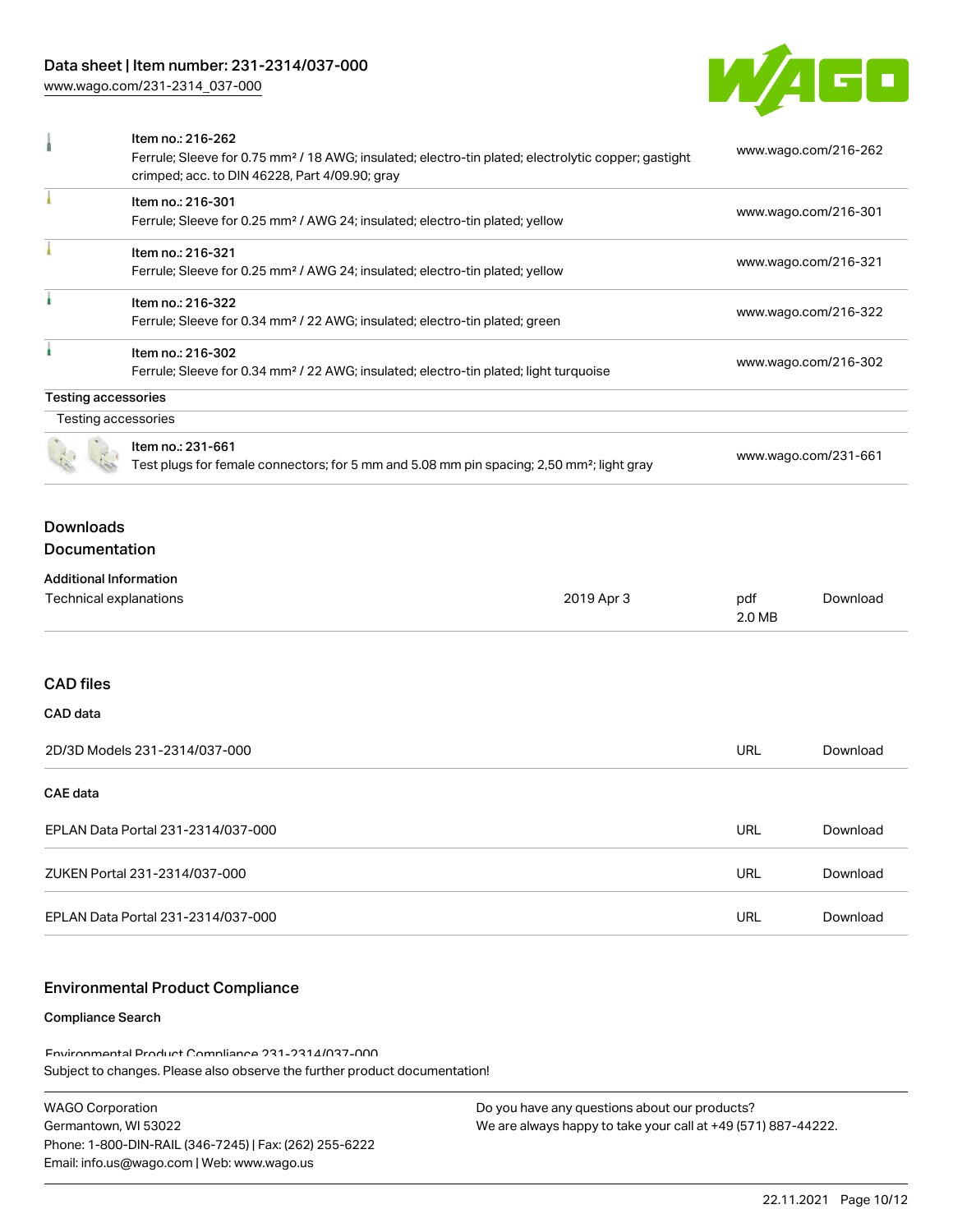Environmental Product Compliance 231-2314/037-000

2-conductor female connector; Push-in CAGE CLAMP®; 2.5 mm²; Pin spacing 5.08 mm; 14-pole; Lateral locking levers; 2,50 mm²; orange

### Installation Notes

Conductor termination

Operating Push-in CAGE CLAMP® is easy, fast and identical to that of CAGE CLAMP®. The screwdriver is fully inserted into the operating slot, holding Push-in CAGE CLAMP® open. After the conductor has been inserted into the clamping unit and the screwdriver been withdrawn, the conductor is clamped safely. Solid and fine-stranded conductors < 0.5 mm² (20 AWG) are terminated and removed using a screwdriver.

#### Conductor termination

Solid conductors ≥ 0.5 mm<sup>2</sup> (20 AWG), as well as ferruled, fine-stranded conductors can be terminated by simply pushing them into unit. Integrated test ports allow touch contact with current bar via test probes in both horizontal and vertical directions.

Subject to changes. Please also observe the further product documentation! Product family

WAGO Corporation Germantown, WI 53022 Phone: 1-800-DIN-RAIL (346-7245) | Fax: (262) 255-6222 Email: info.us@wago.com | Web: www.wago.us

Do you have any questions about our products? We are always happy to take your call at +49 (571) 887-44222.



URL [Download](https://www.wago.com/global/d/ComplianceLinkMediaContainer_231-2314_037-000)